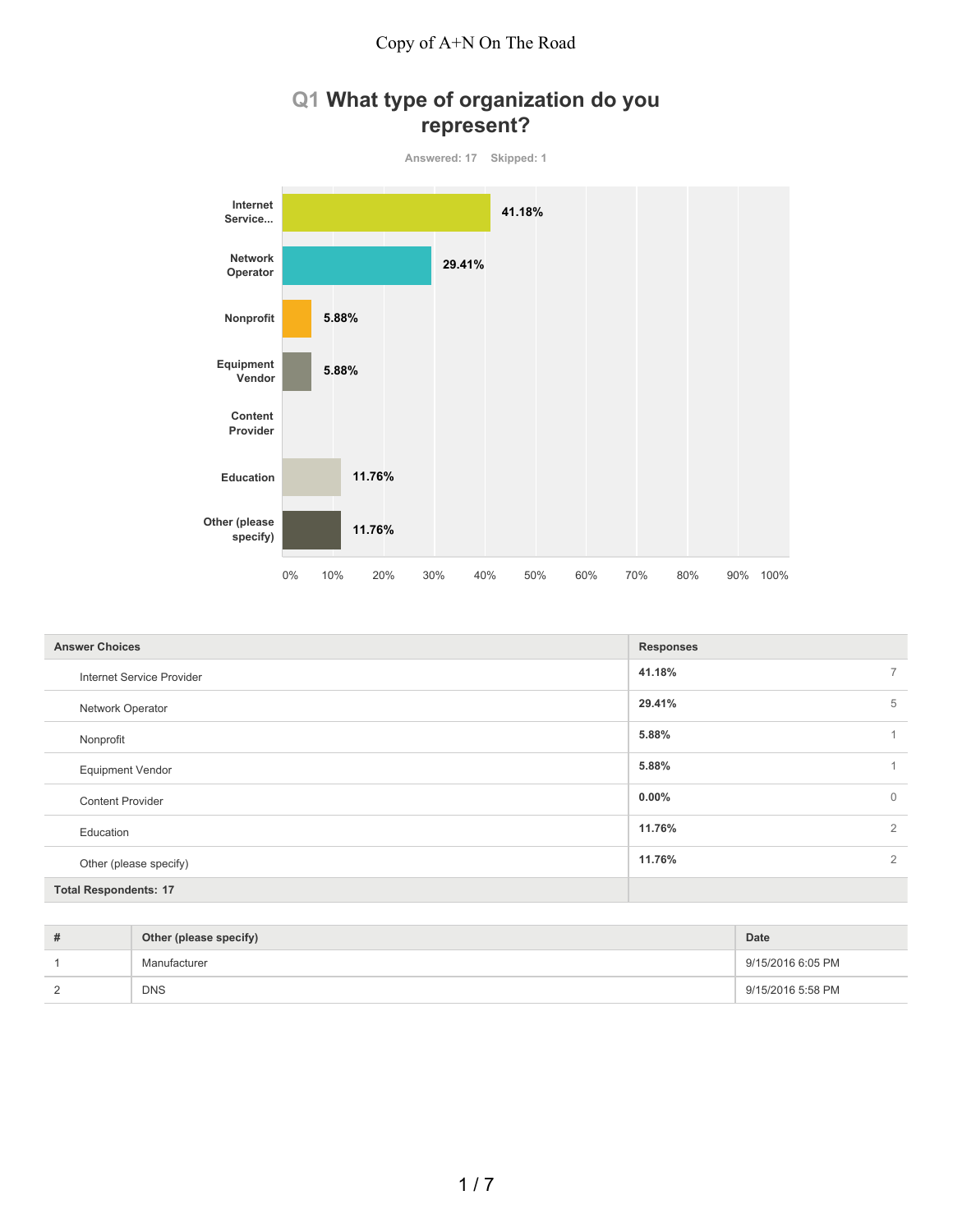## **Q2 How did you hear about ARIN + NANOG on the Road?**



| <b>Answer Choices</b>        | <b>Responses</b> |                |
|------------------------------|------------------|----------------|
| NANOG mailing list           | 41.18%           | $7^{\circ}$    |
| ARIN mailing list            | 23.53%           | $\overline{4}$ |
| Personalized email           | 23.53%           | $\overline{4}$ |
| Social media                 | $0.00\%$         | $\overline{0}$ |
| From colleague/friend        | 23.53%           | $\overline{4}$ |
| Other (please specify)       | $0.00\%$         | $\overline{0}$ |
| <b>Total Respondents: 17</b> |                  |                |

| $\overline{\phantom{a}}$<br>Other<br>r (please<br>specify)<br>$\cdot$ | Date |
|-----------------------------------------------------------------------|------|
| are no responses.<br>i he                                             |      |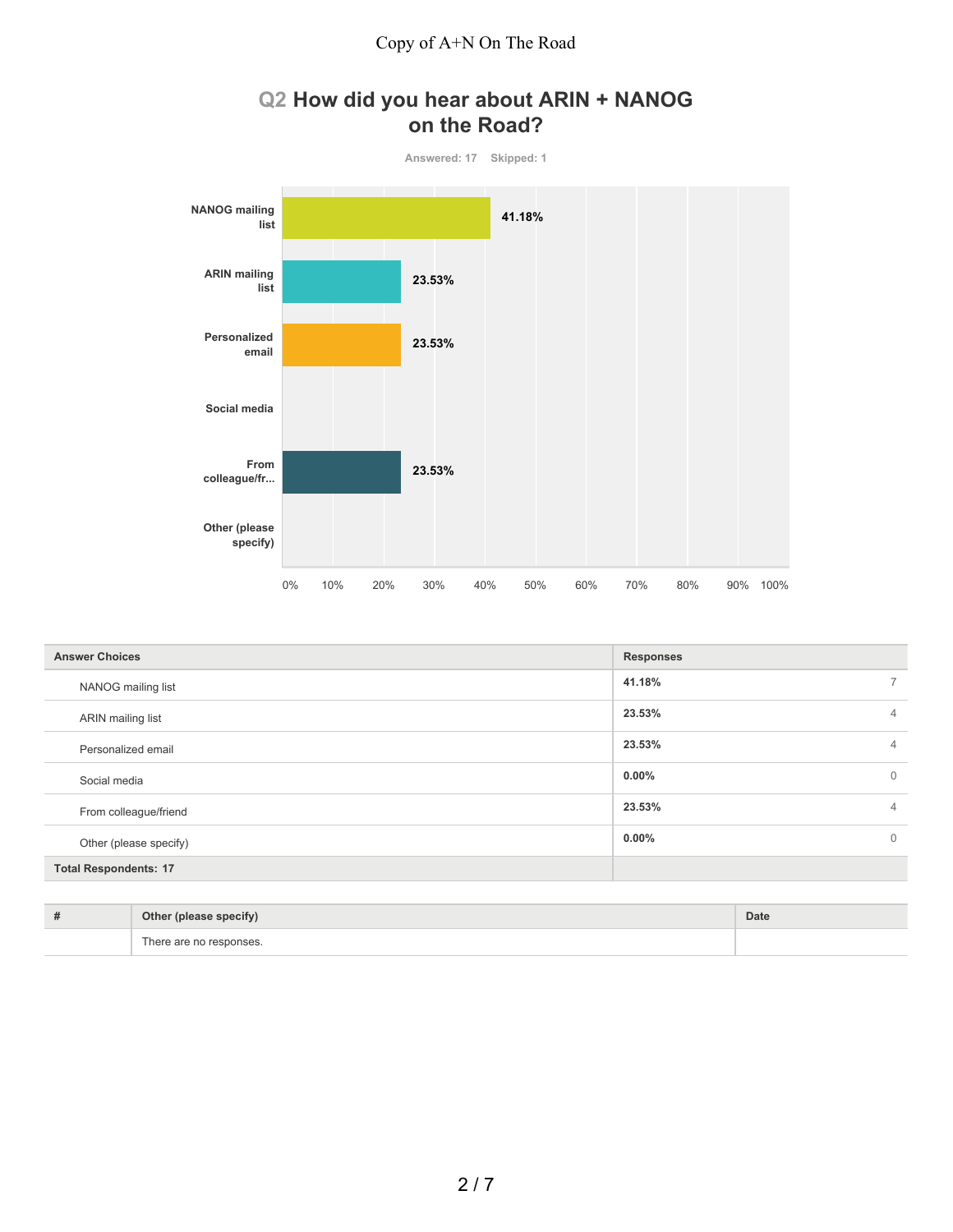### **Q3 Do you think the programming worked well?**

**Answered: 18 Skipped: 0 Yes No** 0% 10% 20% 30% 40% 50% 60% 70% 80% 90% 100% **100.00%**

| <b>Answer Choices</b> | <b>Responses</b> |
|-----------------------|------------------|
| Yes                   | 100.00%<br>18    |
| <b>No</b>             | $0.00\%$<br>0    |
| <b>Total</b>          | 18               |

| # | <b>Comments</b>                                              | Date              |
|---|--------------------------------------------------------------|-------------------|
|   | Interesting blend of technologies covered.                   | 9/15/2016 6:18 PM |
|   | This is a great event, more people would attend if they knew | 9/15/2016 6:17 PM |
|   | Useful info, well done presentations                         | 9/15/2016 6:12 PM |
|   | Yes it was well work the time                                | 9/15/2016 6:04 PM |
|   | Nice variety of topics                                       | 9/15/2016 6:02 PM |
| 6 | Best speaker Eddy.                                           | 9/15/2016 5:58 PM |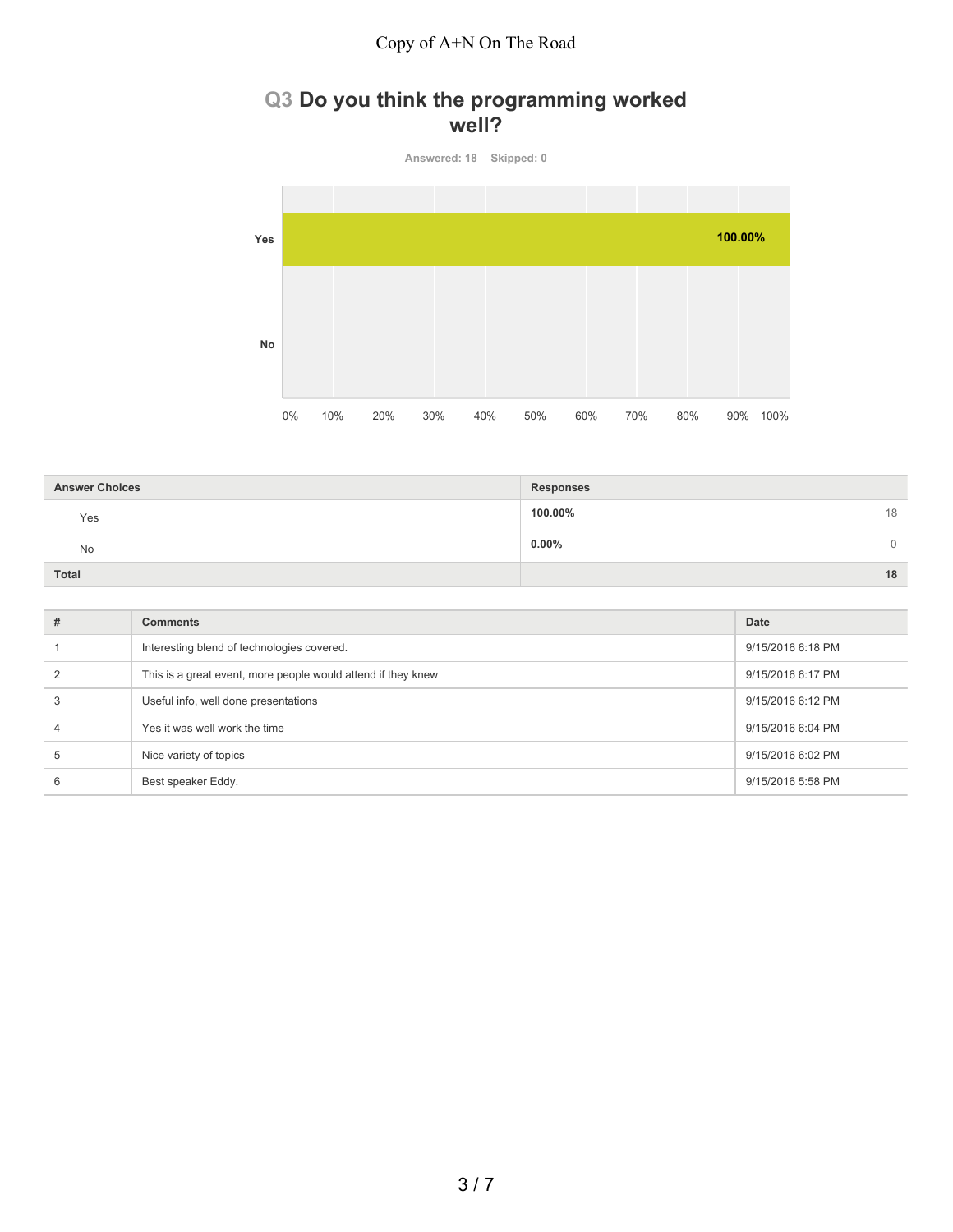# **Q4 Are there additional topics you would like to see covered in future programs?**

**Answered: 13 Skipped: 5**

| #  | <b>Responses</b>                                                      | Date              |
|----|-----------------------------------------------------------------------|-------------------|
|    | Network security Internet of Everything                               | 9/15/2016 6:26 PM |
| 2  | ISP IPv6 best operational practices                                   | 9/15/2016 6:25 PM |
| 3  | QOS Hybrid Data Centre Network Automation SDN                         | 9/15/2016 6:23 PM |
| 4  | <b>SDN NFV</b>                                                        | 9/15/2016 6:19 PM |
| 5  | Network operations ITSM, SDN/NFV, Network Automation                  | 9/15/2016 6:17 PM |
| 6  | <b>Rural Communicatins</b>                                            | 9/15/2016 6:14 PM |
|    | New development in network management/monitoring software             | 9/15/2016 6:12 PM |
| 8  | Strategies for running IPv6 and IPv4                                  | 9/15/2016 6:09 PM |
| 9  | <b>ICANN KSK Rollover</b>                                             | 9/15/2016 6:07 PM |
| 10 | BGP DOS integration (amplification attacks)                           | 9/15/2016 6:05 PM |
| 11 | am new to this so I have no expectations yet                          | 9/15/2016 6:04 PM |
| 12 | More about IPv6 planning and design. More on DNS and routing security | 9/15/2016 6:02 PM |
| 13 | IPv6 Enterprise deployment strategy                                   | 9/15/2016 5:59 PM |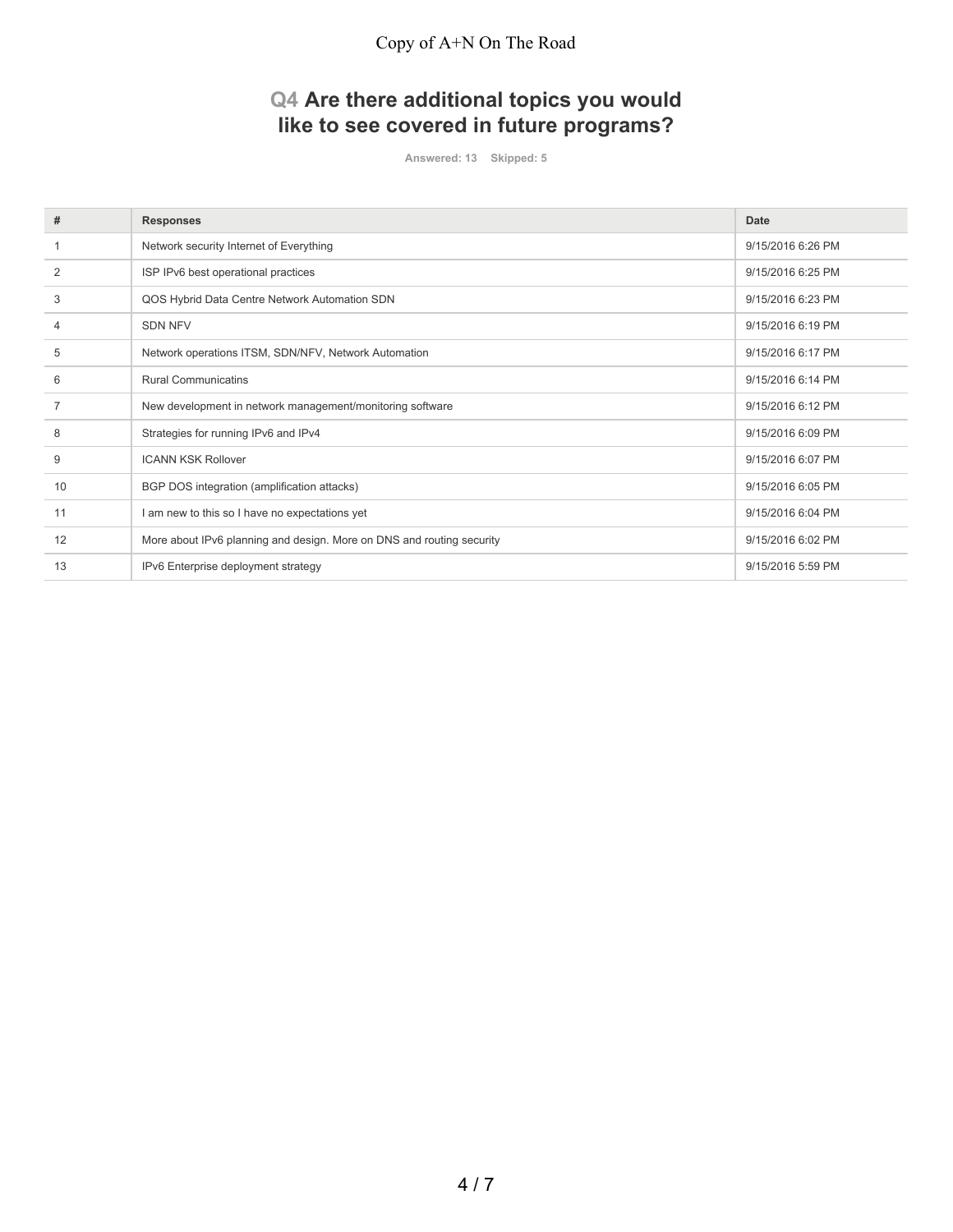# **Q5 What are the most valuable things you learned from this program?**

**Answered: 12 Skipped: 6**

| #              | <b>Responses</b>                                  | <b>Date</b>       |
|----------------|---------------------------------------------------|-------------------|
|                | New technology Industry standard                  | 9/15/2016 6:26 PM |
| $\overline{2}$ | The need for IPv6 Monitoring DNSSEC               | 9/15/2016 6:25 PM |
| 3              | <b>DNSSEC Optical Networking overview</b>         | 9/15/2016 6:18 PM |
| 4              | DNS & Routing security                            | 9/15/2016 6:14 PM |
| 5              | <b>Security Fiber</b>                             | 9/15/2016 6:14 PM |
| 6              | Details of DNSSEC Issues regarding IPv4 depletion | 9/15/2016 6:12 PM |
| 7              | <b>DNSSEC RPKI</b>                                | 9/15/2016 6:09 PM |
| 8              | IPv6 Security                                     | 9/15/2016 6:09 PM |
| 9              | DNSSEC Tutorial was very interesting and useful   | 9/15/2016 6:07 PM |
| 10             | The monitoring of IPv6                            | 9/15/2016 6:04 PM |
| 11             | ISC presentation DNSSEC Traceroutes               | 9/15/2016 5:59 PM |
| 12             | networking with others                            | 9/15/2016 5:58 PM |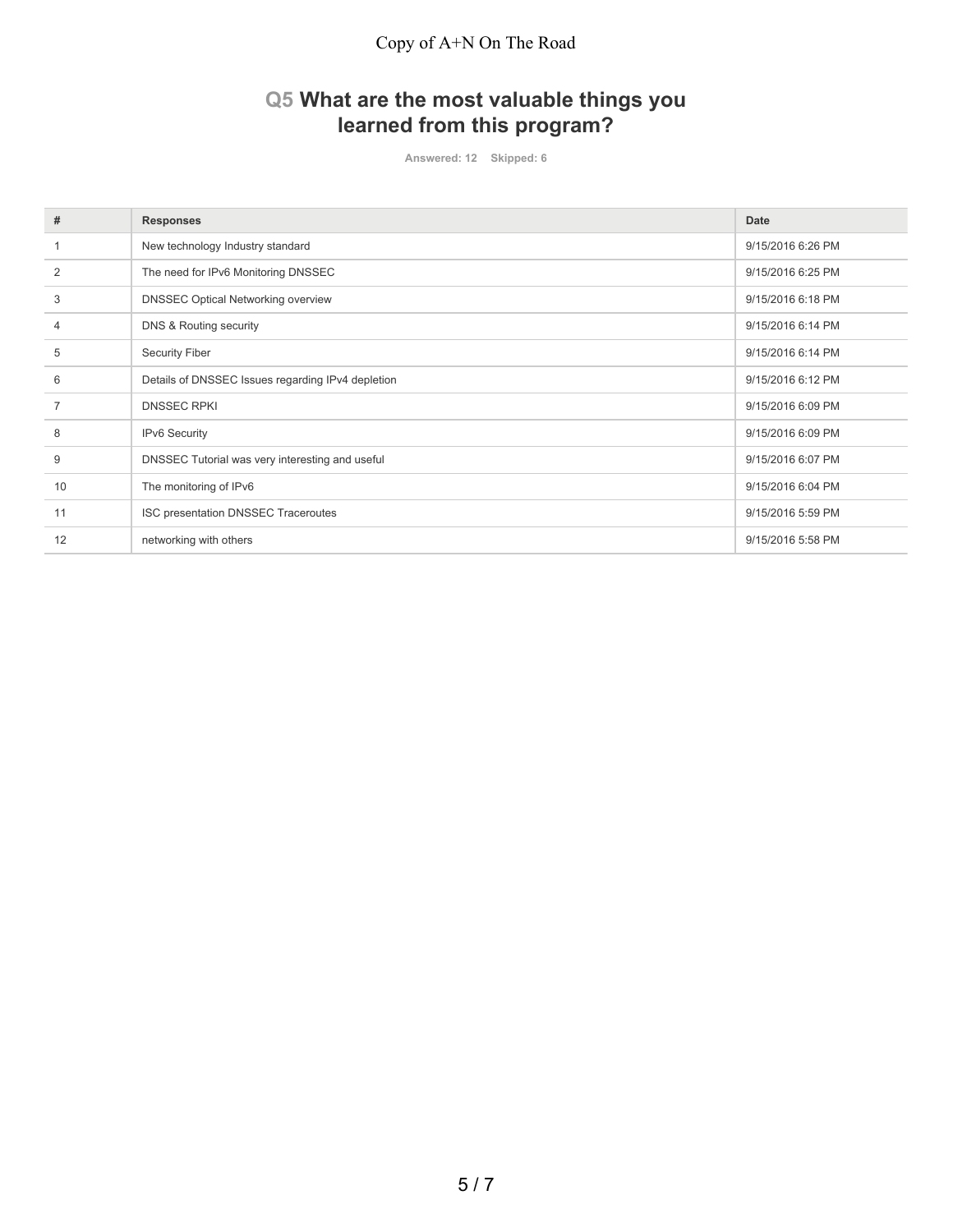## **Q6 How would you rate your overall experience?**

**Answered: 16 Skipped: 2 (no label)** 0 1 2 3 4 5 6 7 8 9 10

|            |          | -        |          |          |       |          |          | $\Omega$<br>$\circ$ |        | 10     | <b>Total</b> | <b>Weighted Average</b> |
|------------|----------|----------|----------|----------|-------|----------|----------|---------------------|--------|--------|--------------|-------------------------|
| (no label) | $0.00\%$ | $0.00\%$ | $0.00\%$ | $0.00\%$ | 0.00% | $0.00\%$ | $0.00\%$ | 31.25%              | 25.00% | 43.75% |              |                         |
|            |          |          |          |          |       | U        |          |                     | 4      |        | 16           | <u>J.IU</u>             |

| # | Comments                                                  | <b>Date</b>       |
|---|-----------------------------------------------------------|-------------------|
|   | Well run. Surprisingly low attendance                     | 9/15/2016 6:23 PM |
| 2 | lots of interesting info                                  | 9/15/2016 6:02 PM |
| 3 | while the talks were not my main focus, the day was good. | 9/15/2016 5:58 PM |